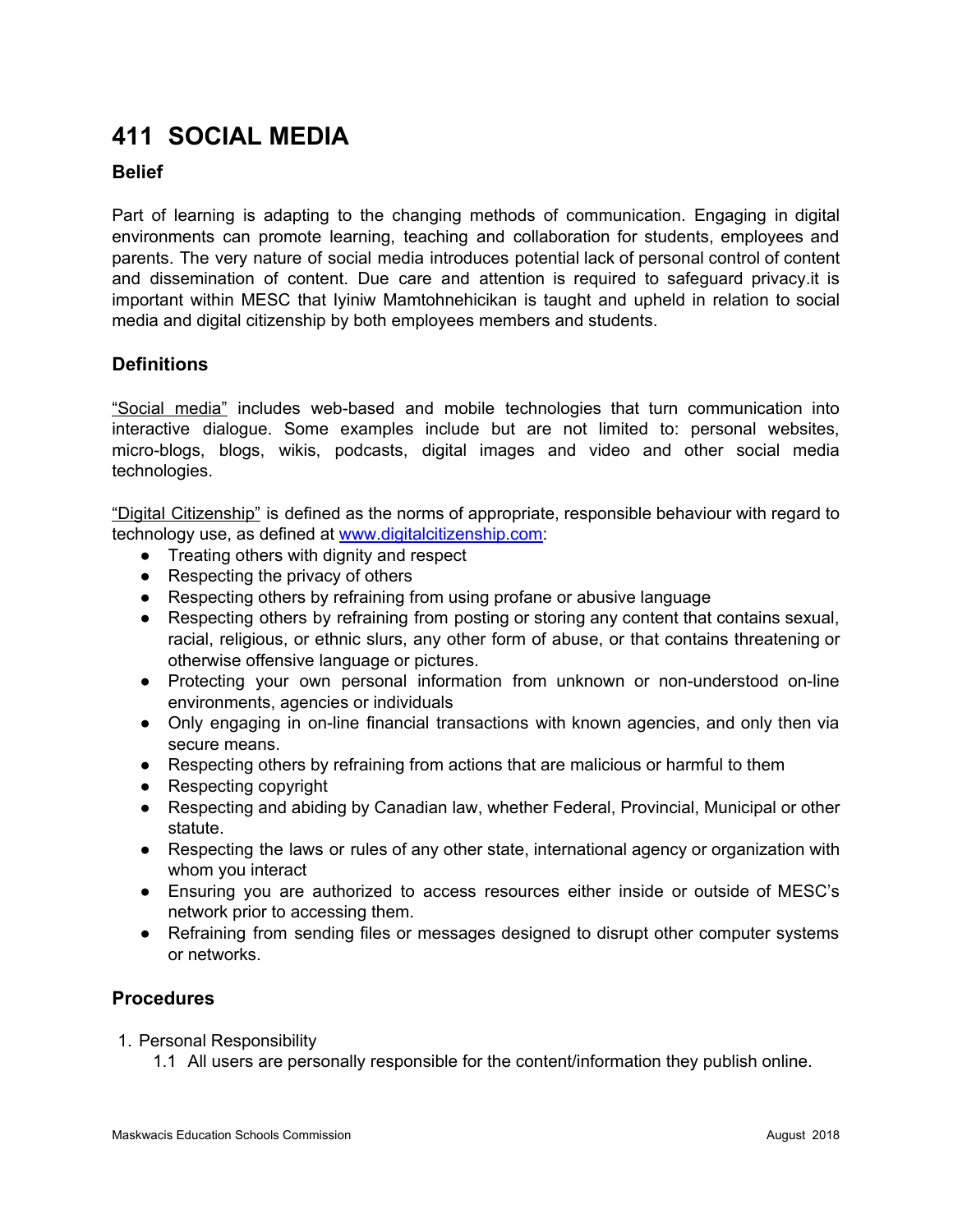- 1.2 Online behaviour shall reflect the same standards of honesty, respect and consideration used when meeting face to face. In addition, online behaviour shall adhere to the principles of Digital Citizenship.
- 1.3 Photographs must respect the person's right to privacy and reflect appropriate content for the educational purpose.
- 1.4 Social media used for educational purposes is an extension of the classroom. What is inappropriate in the classroom or workplace is also deemed inappropriate online.
- 1.5 All employees and employees, whether permanent or contracted are to act on the assumption that all postings are in the public domain.
- 1.6 Employees are responsible for moderating all content published on all social media technologies related to classroom work.
- 1.7 Employees shall refrain from posting any comment that could be deemed unprofessional.
- 2. Copyright and Fair Use
	- 2.1 All users must respect federal copyright and fair use guidelines.
	- 2.2 Hyperlink content must be appropriate and educationally beneficial
	- 2.3 External hyperlinks must be identified and respect copyright law. Plagiarism is an academic offence.
- 3. Profiles and Identity
	- 3.1 No identifying information about students is to be posted; for example, last names, addresses or phone numbers are not to appear on social media sites. Posting of confidential or personal student information as defined in the FOIP Act is prohibited.
	- 3.2 Where social media is managed by teacher/instructors, they are responsible for monitoring for content that may identify students.
- 4. Any use of social media accounts that are created by employees for the sole purpose in their role with MESC, e.g. Twitter accounts, class Facebook pages, class blogs, etc., are not to be used for personal matters.
	- 4.1 Upon request, for these specific accounts, login information with written consent to access the account must be given to the Principal.
	- 4.2 Prior to using social media accounts for school/classroom purposes, all users are to review MESC Social Media Guidelines (Appendix).

#### **References:**

- *Maskwacis Education Law*
- *Personal Information Protection Act*
- *Canadian Charter of Rights and Freedoms*
- *Alberta Human Rights Act*
- *Canadian Criminal Code*
- *Copyright Act*

## **Social Media Guidelines**

MESC and its schools are places where exploration, creativity, and imagination make learning exciting and where all learners aspire to reach their dreams. The effective use of social media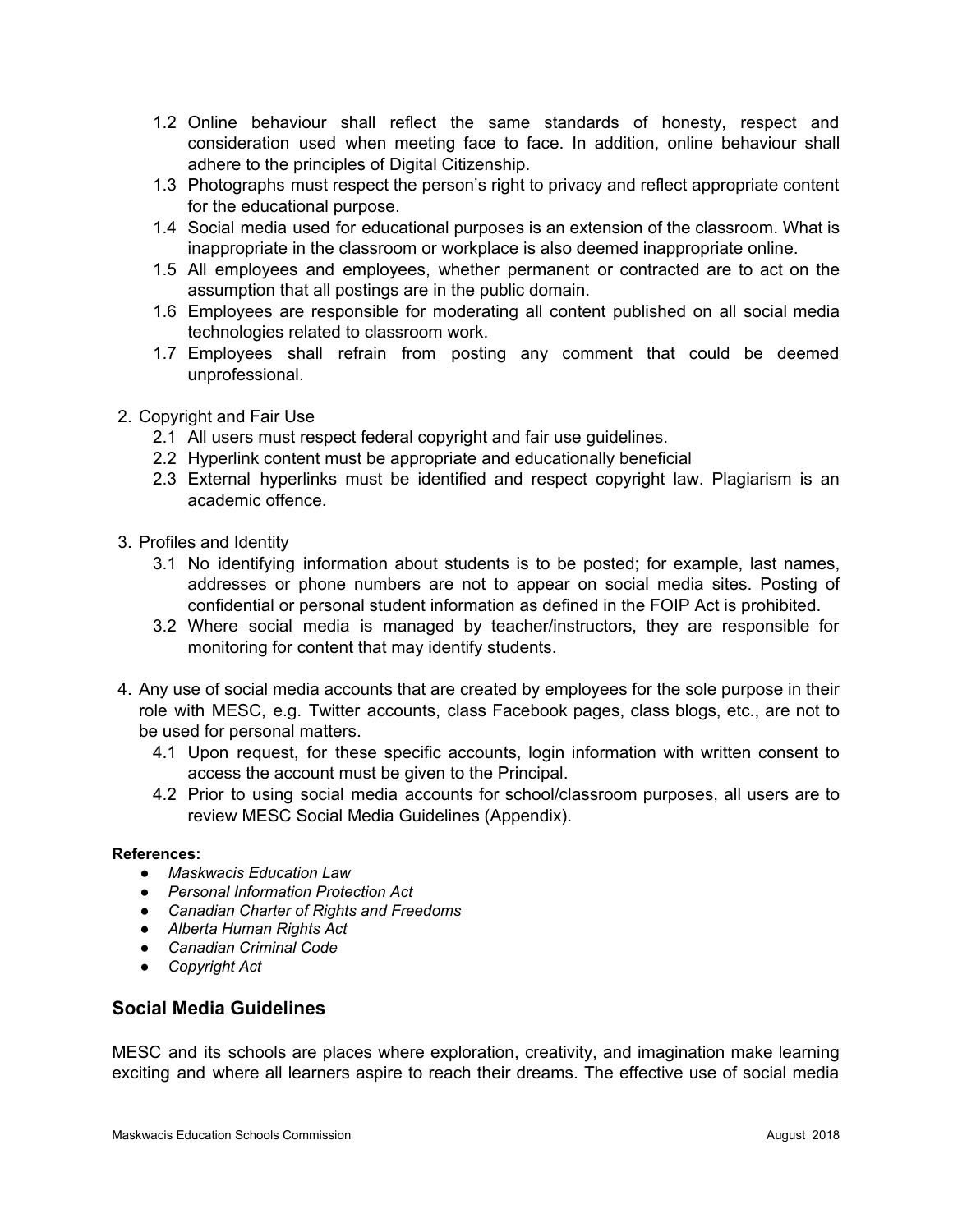with students both in and out of the classroom can help to create transformative learning environments.

## Employees Guidelines

- 1. Personal Responsibility
	- 1.1 MESC employees are personally responsible for the content they publish online. Be mindful that what you publish will be public for a long time—protect your privacy.
	- 1.2 Your online behaviour is to reflect the same standards of honesty, respect, and consideration that you use face-to-face.
	- 1.3 Remember that blogs, wikis and podcasts are an extension of your classroom. What is inappropriate in your classroom is to be deemed inappropriate online.
	- 1.4 When contributing online do not post confidential student information.
- 2. Copyright and Fair Use
	- 2.1 Respect copyright and fair use guidelines.
- 3. Personal Use of Social Media such as Facebook, Twitter, etc.
	- 3.1 MESC employees are personally responsible for all comments/information they publish online. Be mindful that what you publish will be public for a long time— protect your privacy.
	- 3.2 Your online behaviour is to reflect the same standards of honesty, respect, and consideration that you use face-to-face, and be in accordance with the highest professional standards. When using social media, the world is your classroom. Speak as if you were speaking to students.
	- 3.3 "Friending" students or parents on Facebook is not encouraged. With that being said, using Facebook Groups or Fan Pages is a great way to connect with students in this space without having to 'friend' them.
	- 3.4 By posting your comments and having online conversations etc. on social media sites you are broadcasting to the world, be aware that even with the strictest privacy settings what you 'say' online is to be within the bounds of professional discretion. Comments expressed via social networking pages under the impression of a 'private conversation' may still end up being shared into a more public domain, even with privacy settings on maximum.
	- 3.5 Comments related to MESC or a school are to always meet the highest standards of professional discretion. When posting, even on the strictest settings, employees are to act on the assumption that all postings are in the public domain.
	- 3.6 Before posting photographs and videos, permission is to be sought from the subject where possible. This is especially the case where photographs of professional colleagues are concerned.
	- 3.7 Before posting personal photographs, thought is to be given as to whether the images reflect on your professionalism.
	- 3.8 Photographs relating to alcohol or tobacco use may be deemed inappropriate. Remember, your social networking site is an extension of your personality, and by that token an extension of your professional life and your classroom. If it would seem inappropriate to put a certain photograph on the classroom wall – is it really correct to put it online?
	- 3.9 Comments made using Twitter are public and are visible to those who do not have Twitter accounts in most cases. Employees are to be aware of the public and